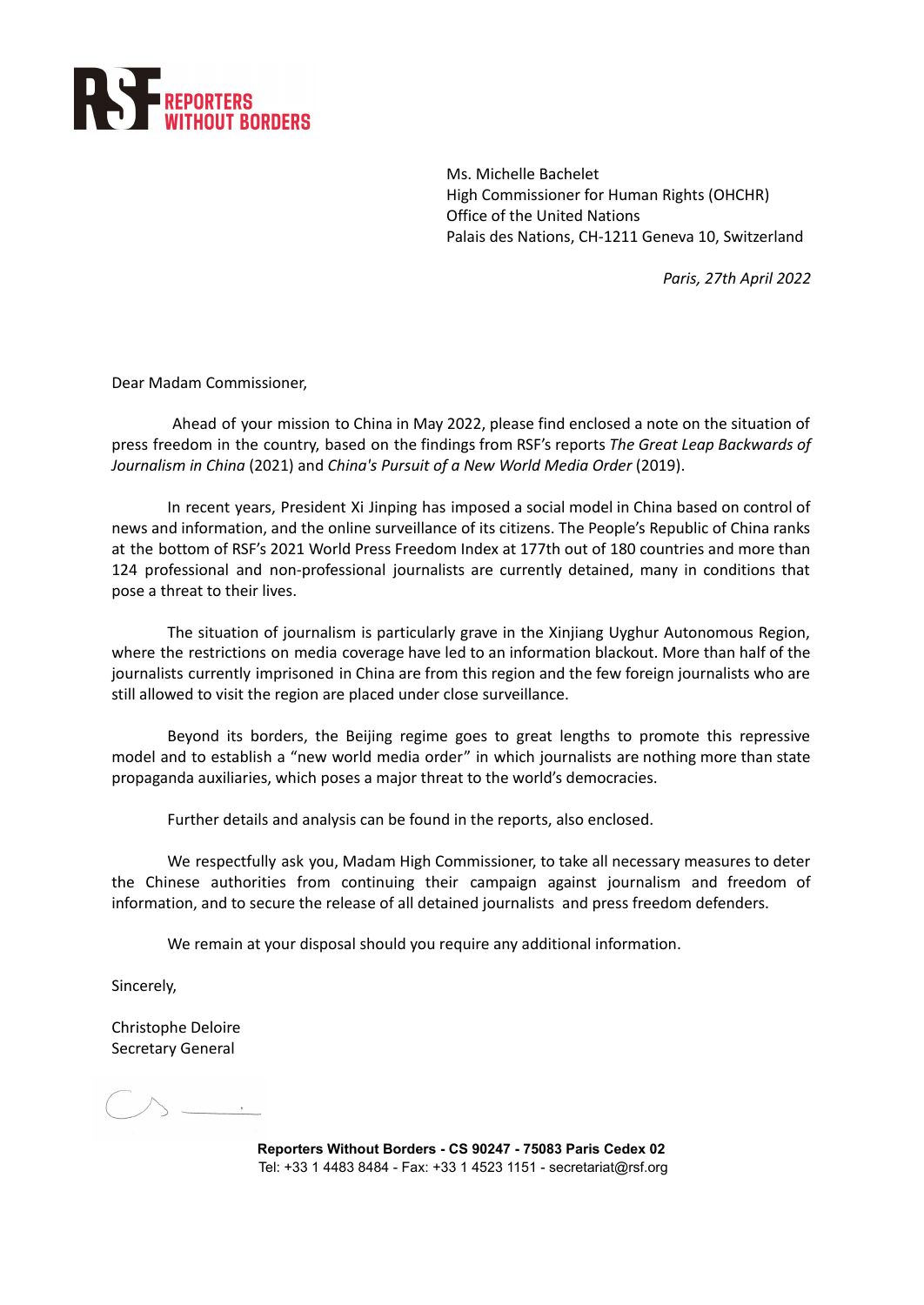# **Reporters Without Borders (RSF)**

# **Information note on the situation of press freedom in China**

# **(including in the Xinjiang Uyghur Autonomous Region)**

April 2022

**The People's Republic of China still ranks at the bottom of Reporters Without Borders' (RSF) 2021 World Press Freedom Index (177th out of 180 countries). In recent years, President Xi Jinping has succeeded in imposing a social model in China based on the control of news and information and the online surveillance of its citizens. More than 124 professional and non-professional journalists are currently detained in conditions that pose a threat to their lives. Beyond its borders, Beijing seeks to promote this repressive model and to establish a "new world media order" under its influence.**

# **I. CHINA'S ASSAULT ON PRESS FREEDOM**

# **1 - Media under party control**

#### **1.1. The "Great Firewall" of censorship and surveillance**

President Xi Jinping, in power since 2013, has succeeded in imposing a social model in China based on the control of news and information and the online surveillance of its citizens, restoring, in just a few years, a media culture comparable to the Maoist era. The Cyberspace Administration of China (CAC), an institution personally supervised by Xi Jinping, has deployed a wide range of measures aimed at controlling the information accessible for China's 1.3 billion netizens. With the massive use of new technology and an army of censors and trolls, the regime manages to control and monitor the circulation of information, surveil and censor citizens online, and spread state propaganda on the Internet

#### **1.2. Both state and privately-owned media are under the close supervision of the party**

The Chinese Communist Party Publicity Department (CCPPD) implements propaganda guidelines adopted by the Central Committee's Leading Group for Propaganda and Ideology Work. Since 2018, it has direct authority on press and publication activities. Every week it summons media editors to a meeting and every day it gives them a list of stories they should highlight and a list they should ignore, at the risk of sanctions.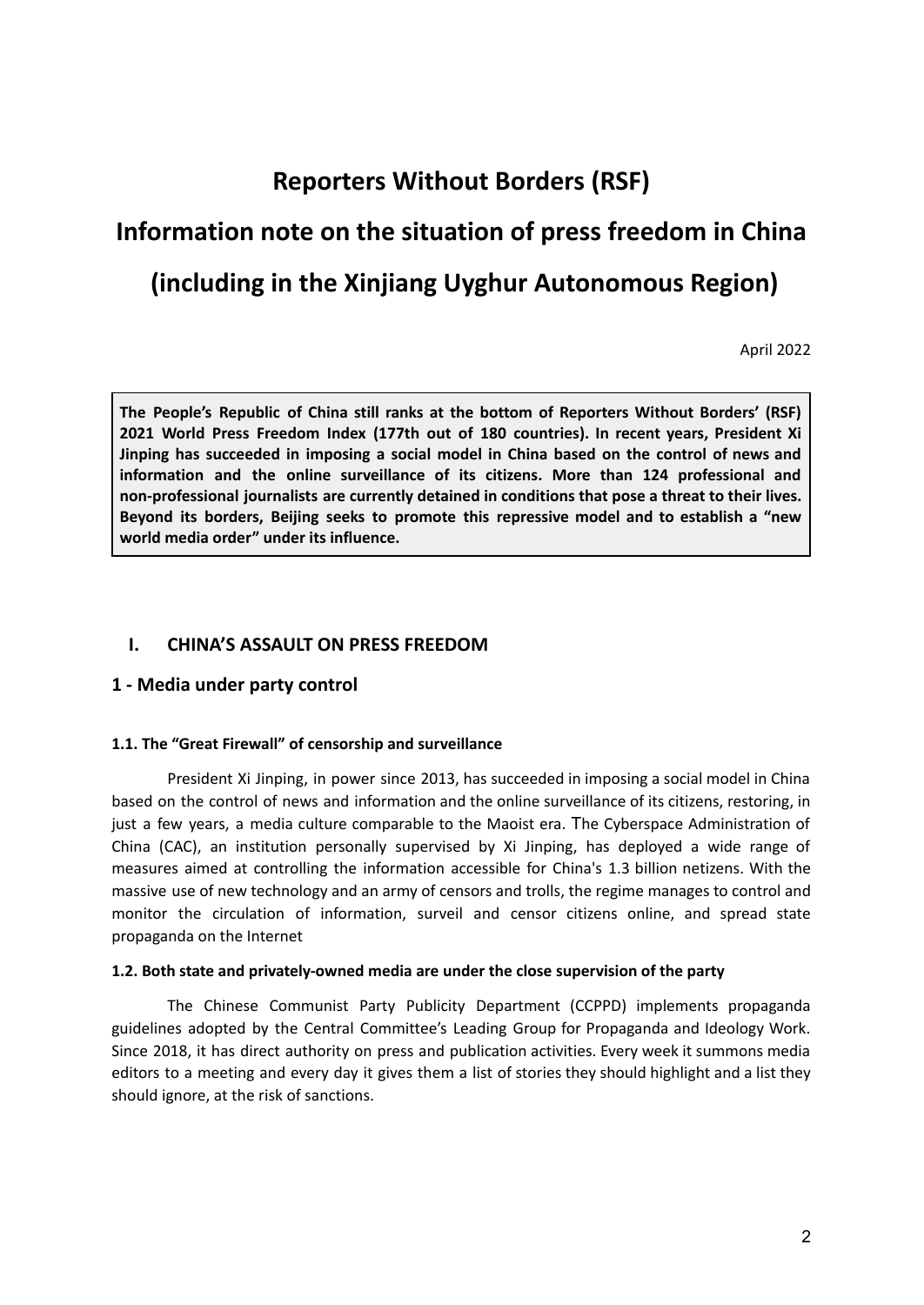#### **1.3. Hong Kong, press freedom in free fall**

With the National Security Law in force since June 2020, journalists in Hong Kong - a former bastion of press freedom - are now threatened with sentences of life imprisonment if they are accused of "terrorist activities", "secession", "subversion", or "collusion with a foreign country", and could even face the death penalty if the case is tried in China. This legislation represents the most significant erosion to date of Hong Kong's British-style rule of law and the high degree of autonomy promised under the "one country, two systems" principle. To this date at least two dozen journalists have been arrested under this law, and 13 journalists and press freedom defenders are currently in detention awaiting their trials.

# **2 - Large scale abuses against journalists**

# **2.1. China is the world's biggest captor of journalists**

Since President Xi Jinping came into power, a wave of arrests unprecedented since the end of the Maoist era has hit journalists and political commentators across the country, abruptly ending a decade of experimentation with pluralism and debate in Chinese media. Currently, more than 124 journalists and non-professional journalists are detained in China in conditions that pose a threat to their lives.

# **2.2. Mistreatment in Chinese prisons**

These are notoriously unsanitary and managed without any transparency, allow all kinds of abuse, and inside, detained journalists are almost systematically subjected to mistreatment and denial of medical care. **Liu Xiaobo**, a Nobel Peace Prize laureate and winner of the RSF Press Freedom Prize, and **Yang Tongyan**, a dissident blogger, both died in 2017 from cancers that were left untreated while they were detained. In 2021, **Kunchok Jinpa**, a key news source on Tibet for foreign media, died of ill-treatment suffered whilst in detention.

# **2.3. Emblematic cases**

- **Huang Qi.** Investigative journalist and 2004 RSF Press Freedom Award laureate and founder of the human rights news website 64 Tianwang, who was arrested in 2016 and sentenced in July 2019 by the Mianyang Intermediate People's Court (Sichuan province) to 12 years in prison for investigating human rights violations committed by Chinese officials.
- **Zhang Zhan.** Chinese journalist and 2021 RSF Press Freedom laureate who covered the first weeks of the Covid-19 outbreak in Wuhan, and was sentenced to four years in prison for 'picking quarrels and provoking trouble' by the Shanghai Pudong New Area Court in December 2020.
- **Chen Jieren**. Former Chinese state media employee who was sentenced in 2020 to 15 years in prison by the Guiyang People's Court (Hunan province) for revealing facts of corruption implicating a number of Communist Party officials.
- **Jiang Yefei.** Cartoonist, known for his satirical cartoons, who was sentenced in 2018 to six and a half years in prison.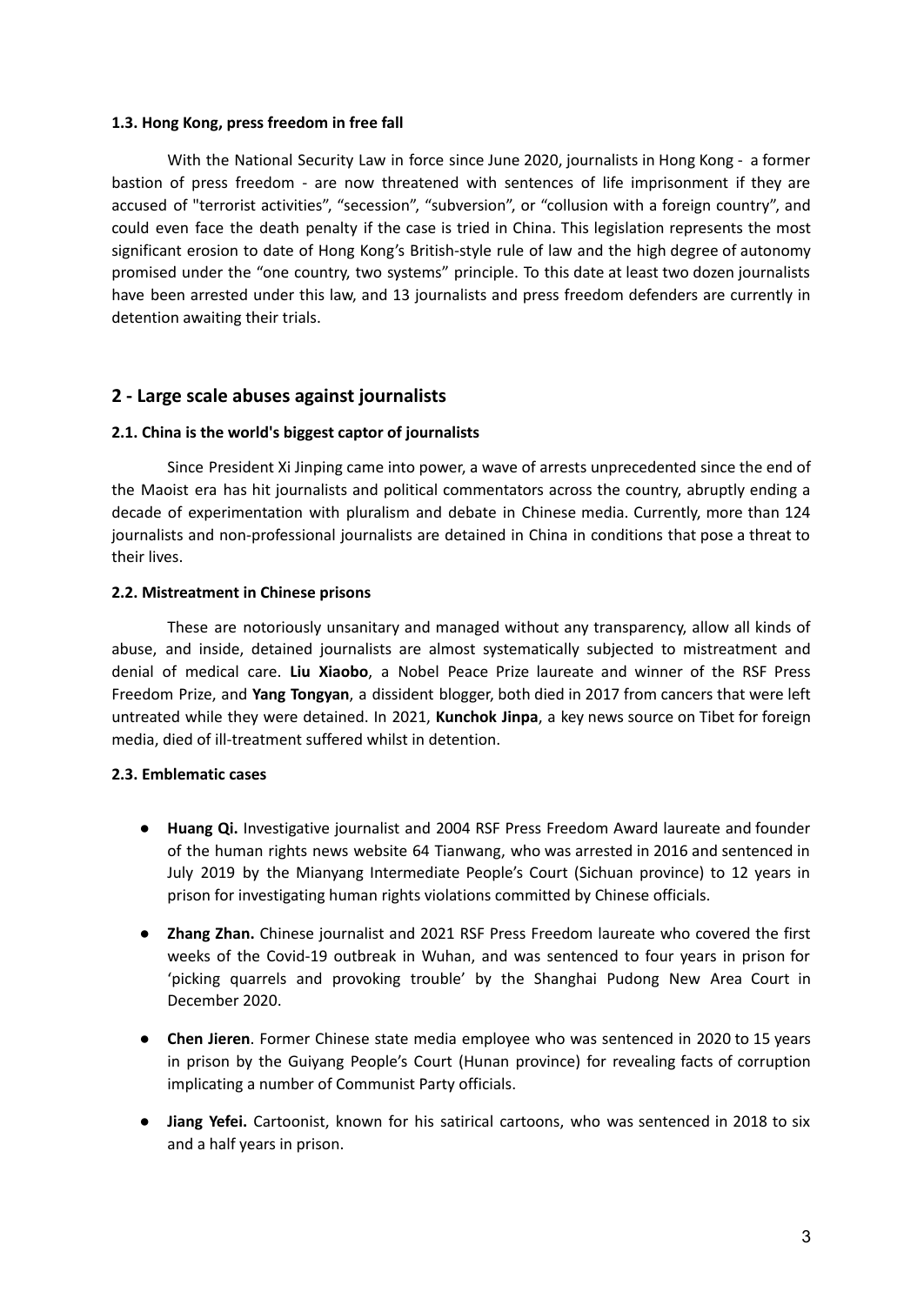- **Qin Yongmin.** Journalist and defender of press freedom sentenced in 2018 to 13 years in prison for "subversion".
- **● Wu Gan.** Chinese political commentator, who wrote a satirical piece on the corruption of Communist Party officials and was sentenced to eight years in prison on a charge of 'subverting state power' in December 2017, after 952 days in preventive detention. He is a victim of torture, ill-treatment, and forced sleep deprivation.
- **Huang Xueqin.** Independent journalist and women's rights activist arrested in September 2021 in the southern city of Guangzhou together with labour activist Wang Jianbing under suspicion of 'inciting subversion of state power'.
- **Gui Minhai.** Chinese-born Swedish founder of a Hong Kong publishing house known for its investigations on Chinese leaders, abducted in Thailand in 2015 and reappeared on Chinese state TV for a confession months later. In February 2020, Gui was sentenced to ten years in prison under the charge of 'illegally providing intelligence to foreign countries', despite serious health concerns.
- **Yang Hengjun.** An Australian political commentator, arrested in January 2019 in the southeastern Chinese city of Guangzhou, charged with "espionage" and tortured while in detention. Yang's trial was held in May 2021, but no verdict has yet been published.
- **Cheng Lei**. A high-profile Australian business news anchor working for state media group China Global Television (CGTN), arrested under suspicion of 'illegally supplying state secrets overseas' in August 2021. Lei was tried in March, 2022 but no sentence has yet been published.

# **3 - China's New World Media Order**

#### **3.1 China exports its oppressive media model**

Xi Jinping is trying to export the oppressive media model by promoting a "new world media order" under China's influence. The regime is expanding its influence beyond its borders to impose its narrative on international audiences, and promoting a perverse concept where journalism equates to state propaganda.

#### **3.2 Belt and Road Initiative used to influence foreign journalists**

Across its Belt and Road initiative, which links China with more than 100 countries, China has established media networks such as the Belt and Road News Network (BRNN), the Belt and Road Media Community, and the Belt and Road News Alliance (BRNA). These are chaired by Chinese state media with the intention of conveying the Chinese regime's propaganda and disseminating its working methods internationally to foreign journalists via training sessions organised by the BRNA and BRNN media networks.

#### **3.3 Spreading the Chinese regime's narrative around the world**

Over the last decade, China has invested massively in developing media capable of reaching an international audience, and now state-owned CGTN broadcasts TV programmes in more than 160 countries and China Radio International broadcasts in 44 languages. Meanwhile, Beijing has invested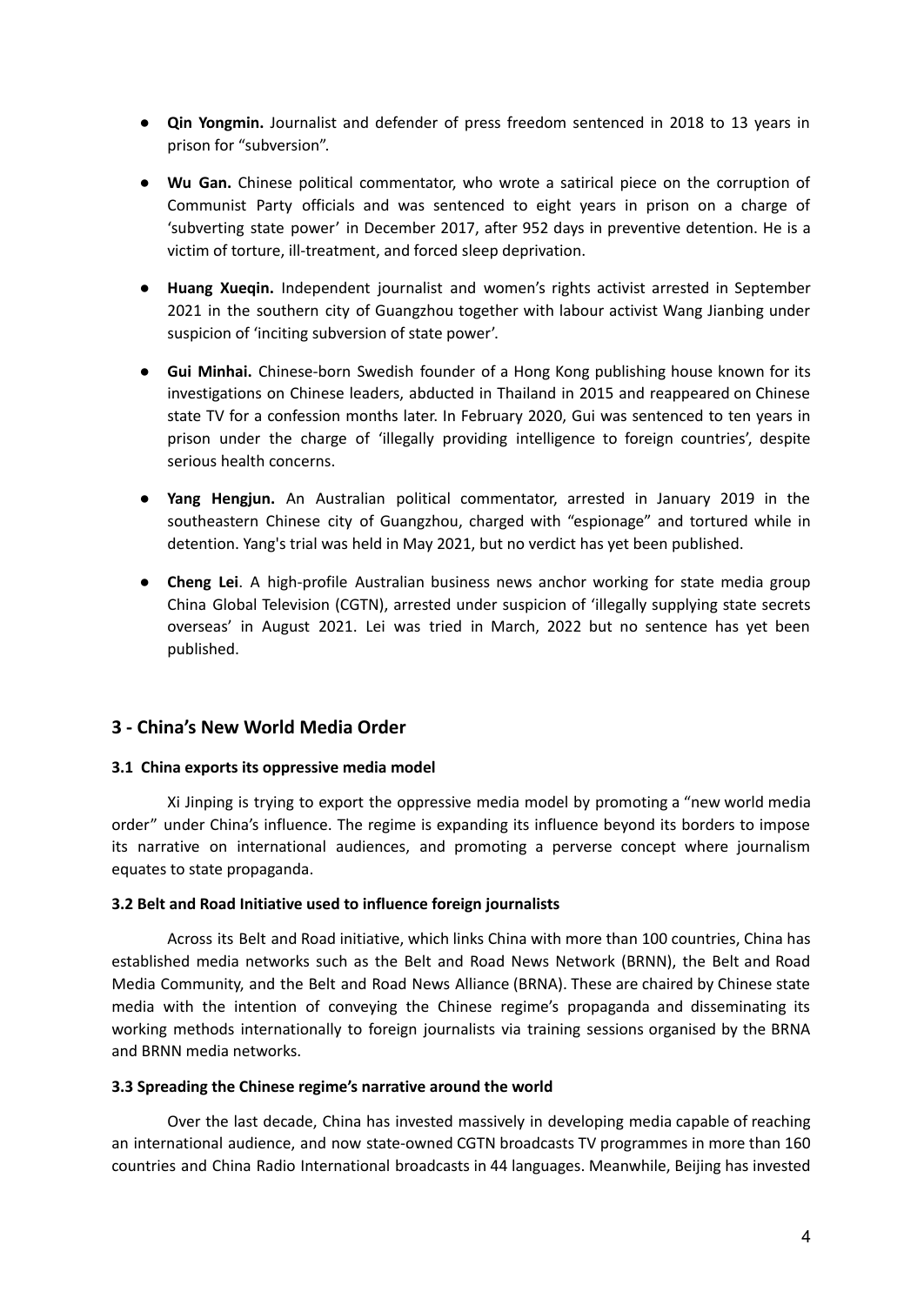substantially in acquiring shares in European media and in the publication of editorial supplements in major international newspapers, which Beijing uses to spread propaganda and to exert financial pressure on foreign publications.

# **II. REPRESSION CAMPAIGN AGAINST JOURNALISTS IN XINJIANG**

# **1.1. More than half of all journalists currently imprisoned in China are from Xinjiang Uyghur Autonomous Region**

Since launching a repression campaign in 2014 in Xinjiang, officially "against terrorism", authorities have arrested several hundred Uyghur intellectuals, including many journalists. In March 2022, RSF counted 72 detained professional and non-professional Uyghur journalists, more than half of the 124 total who are currently detained in China. In recent years, the restrictions on media coverage of Xinjiang have led to an information blackout in the region, and as a result independent reporting has been mostly provided by media outlets based outside of the region. The few foreign journalists still allowed to visit Xinjiang are placed under close surveillance, cannot travel and interview freely, and, if their reporting displeases Beijing, risk seeing their names in bold on the blacklist of journalists banned from entering Chinese territory. In August 2018, **Megha Rajagopalan,** China bureau chief of *Buzzfeed News*, was forced to leave the country after the non-renewal of her visa. The previous year, she had published a report describing Xinjiang as a "frontline laboratory for surveillance".

# **1.2. The Chinese regime is also targeting Xinjiang's journalists outside of its borders**

**Yidiresi Aishan**, also known as Idris Hasan, a Chinese national born in the Xinjiang Autonomous Region and co-founder of *Shebnem*, a publication intended to help Uyghurs integrate into Turkish society, is facing extradition to China from Morocco despite the cancellation by Interpol on 2nd August 2021 of the "red notice" under which he was originally arrested.

# **1.3. Emblematic cases**

- **Ilham Tohti.** Uyghur journalist, scholar and founder of information website *Uyghur Online*, laureate of the Council of Europe's Václav Havel Prize and the European Parliament's Sakharov Prize, is serving a life sentence for "separatism" since 2014 for criticising the government. He has been kept in a detention facility in Urumqi, the capital city of Xinjiang, despite having a heart condition and lung problems.
- **Gulmira Imin.** Former administrator of the Uyghur language information website *Salkin*, was sentenced to life in prison in 2010 for "separatism" and "disclosing state secrets" because she criticised the government. Her sentence was reportedly reduced to 19 years and 8 months in prison after she signed a written statement of remorse in 2017. She is currently detained in Xinjiang Women's Prison (Xinjiang No. 2 Prison) located in Urumqi, and was reportedly tortured while in detention.
- **Niyaz Kahar**. A journalist who disappeared during ethnic rioting in Urumqi in July 2009. His family confirmed in February 2014 that he had been convicted of publishing illegal news and propagating ideas of ethnic separatism on his website *Golden Tarim*, and was being held in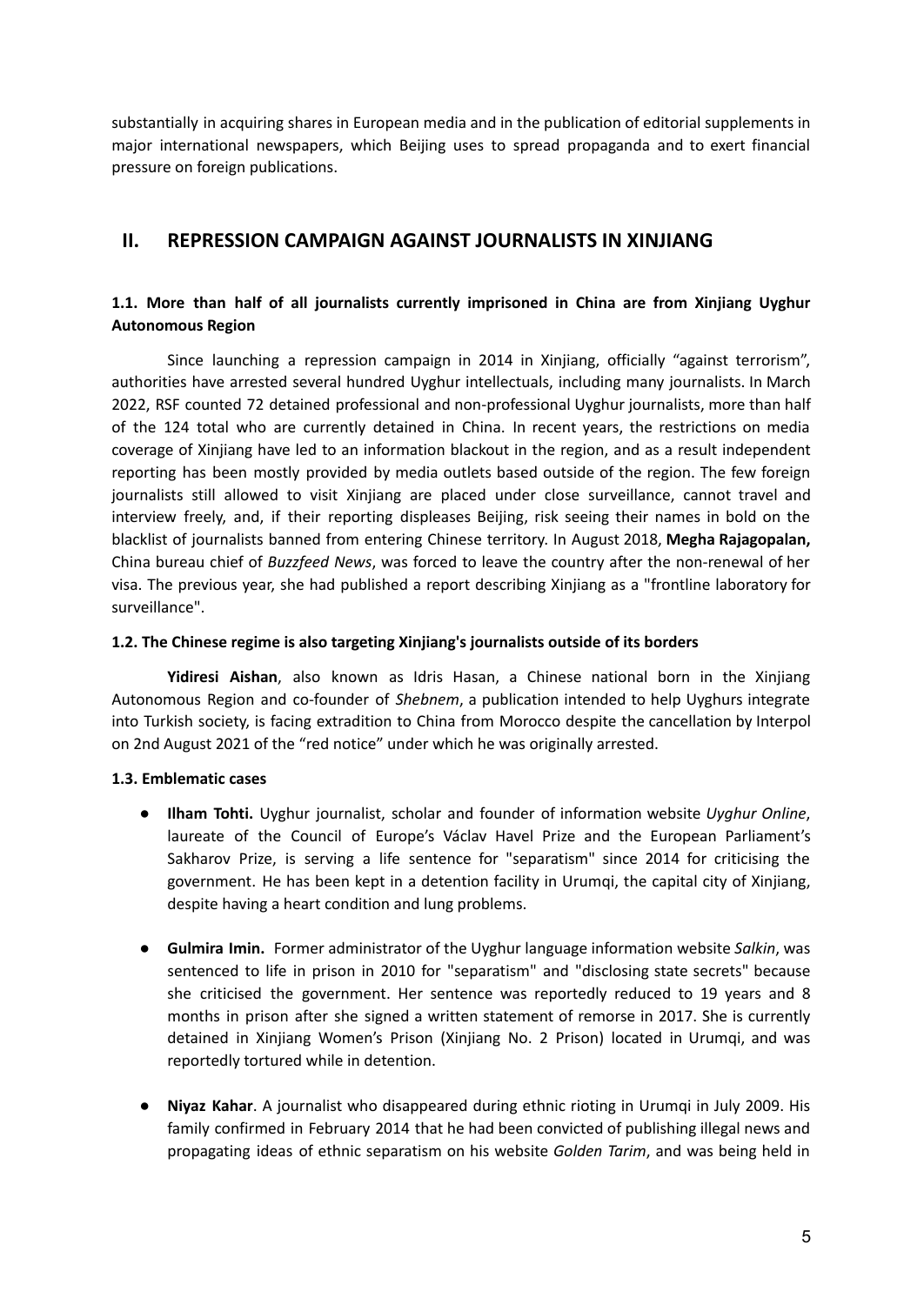Shikho prison in the far north of Xinjiang. According to his relatives, his health has significantly deteriorated.

- **Erkin Tursun**. A Uyghur TV producer who has been detained since 2018, is now serving a 20-year prison sentence in Xinjiang on charges of "inciting ethnic hatred, ethnic discrimination and covering up crimes". In April 2021, he appeared in a video on Chinese state TV delivering a forced confession.
- **● Qurban Mamut.** The former editor-in-chief of the popular Uyghur journal Xinjiang Civilization, who went missing in November 2017. In 2020, he was confirmed to have been sentenced to 15 years in prison for "political crimes". He is being kept in an unknown location in northwest Xinjiang.
- **● Xinjiang Daily journalists.** In 2018, Xinjiang police arrested **Ilham Weli**, *Xinjiang Daily*'s deputy editor-in-chief, **Memtimin Obul** and **Juret Haji**, directors at the newspaper, and **Mirkamil Ablimit**, the head of the newspaper's subsidiary *Xinjiang Farmer's Daily*, on the accusation of publishing "two-faced" articles in the Uyghur language section of the newspaper, and they are now likely to be detained in Urumqi.

# **III. RECOMMENDATIONS**

# *RSF recommends the following actions in response to the situation in China and the Xinjiang Uyghur Autonomous Region (XUAR):*

- Demand the release of all professional and non-professional journalists detained in connection with their reporting, and stop abducting, arresting, detaining, torturing, mistreating, searching, and harassing journalists and press freedom defenders for freely reporting news and information, in compliance with the constitution of the People's Republic of China, which prohibits "unlawful detention," guarantees "personal dignity", and declares the homes of citizens to be "inviolable" (Articles 37, 38 and 39).
- Demand the Chinese regime to start respecting press freedom and the right to information both domestically and internationally.
- Demand the Chinese authorities to stop harassing journalists, media outlets, academics based abroad, and publishers in China, including in Xinjiang.
- Demand the Chinese authorities to end the system of online censorship and surveillance of journalists, which constitutes a flagrant violation of the right of Chinese citizens to the freedom and privacy of correspondence guaranteed by Article 40 of the Constitution of the People's Republic of China.
- Demand the Chinese authorities to stop impeding the work of foreign reporters in China and provide them with accreditation in an open and transparent manner.
- Release without further delay the report on grave ongoing human rights violations by Chinese authorities targeting Uyghurs and other Turkic communities in the Xinjiang Uyghur Autonomous Region, and brief members and observers of the UN Human Rights Council on its contents as a matter of urgency.